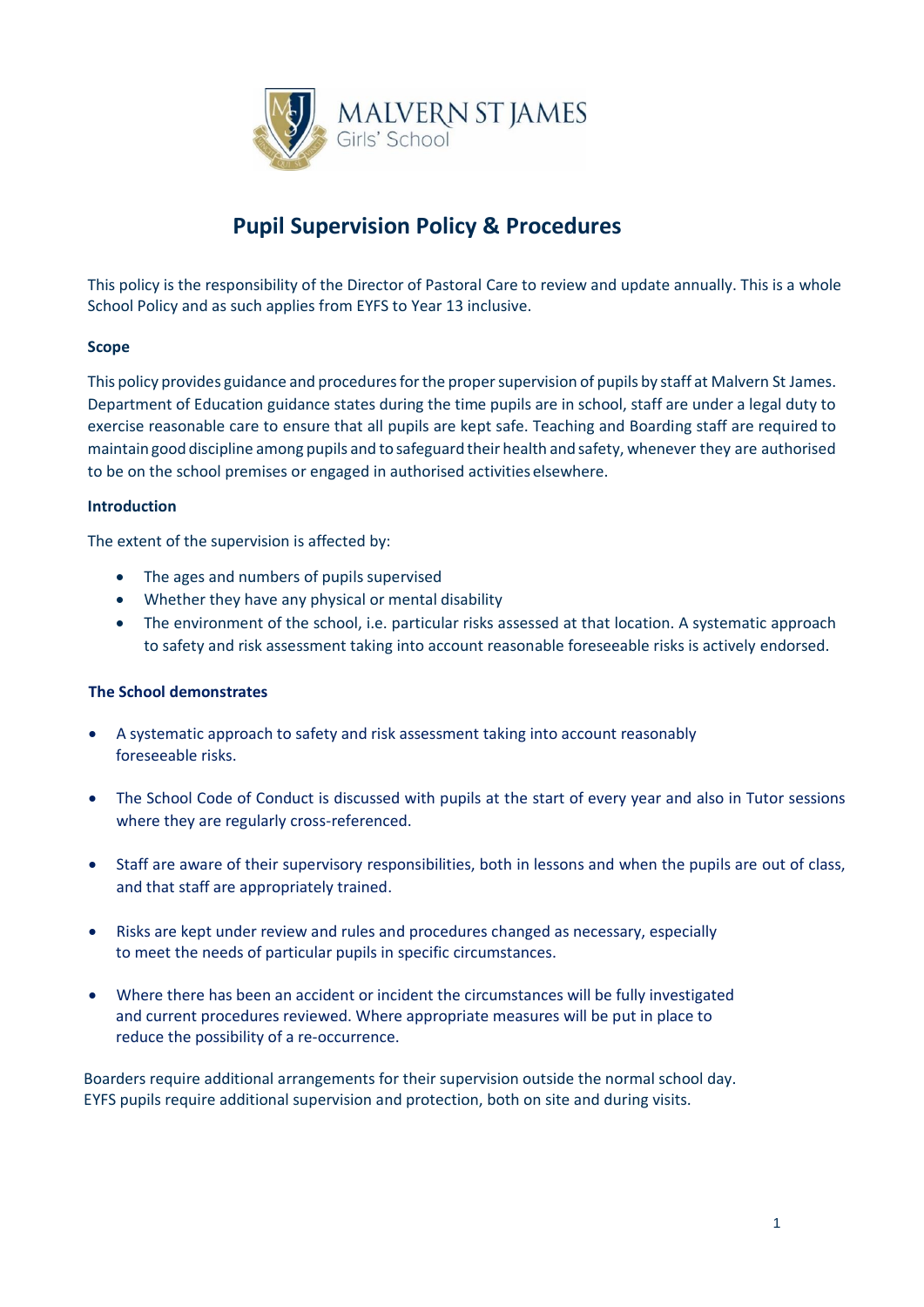#### **The Normal School Day is as follows:**

- Reception Year 2  $08.20 15.05$
- Years  $3 4$  08.20 15.35
- Years  $5 6$  08.20 16.05
- Years 7 13 08.20 18.00

 *(Girls are encouraged to participate in extra-curricular activities and After-School care is provided until 18.15)*

The Structure of the School Day can be viewed on Teams

#### **Senior Staff Supervision Times are:**

| $\bullet$ Break: |               | 10.00-10.20         |  |  |
|------------------|---------------|---------------------|--|--|
|                  | • Lunch-time: | 12.35-13.00 Lunch 1 |  |  |
|                  |               |                     |  |  |

13.00-13.35 Lunch 2

• After-school: 16.00-18.00

#### **Prep/Pre-Prep Staff Supervision Times are**:

|           | • Before-school | 07.45-8.20  |
|-----------|-----------------|-------------|
| $\bullet$ | Break:          | 09.50-10.20 |
|           | • Lunch-time    | 12.20-12.50 |
| $\bullet$ | <b>Break</b>    | 12.50-13.30 |
|           | • After-school: | 15.05-18.00 |

#### **Supervision whilst travelling to and from School**

Parents are responsible for ensuring that their daughters travel safely to and from school. Pupils are not supervised by a member of staff other than the school bus driver when travelling on school minibuses or, neither is there supervision on public transport, but pupils are expected to behave responsibly if travelling to school in this way. We always investigate complaints about poor behaviour. In the event of an emergency day boarders are sent home early, only upon receiving permission from parents.

Staff supervising pupils during out of school hours will make arrangements for meals as relevant, for which a small charge will be incurred, and parents will be informed.

#### **Preparatory Department - Pupils' Arrival and Departure**

Pupils are not allowed on site without supervision and therefore must not arrive at school before this is in place. Day Boarders may arrive at school from 7.45am when Reception opens, and they are then expected to go straight to their form room. Parents of girls in the Prep department are responsible for supervising their daughter's arrival at School Reception. There are always members of the Prep and Pre–Prep staff, including Form Tutors, in their key stage areas.

Pupils may be collected by their parents from the playground gate from a teacher at the end of the school teaching day; any pupil who is not collected will automatically be registered into after-school club until the parent collects their daughter. Boarders are handed over to a member of the Junior Boarding House Staff at 18.00. Every pupil must sign out of school on the Prep sign out sheets located under the notice board by the entrance to the ground floor Prep area Years R-3 and on the first floor Years 4, 5 and 6 before they go home.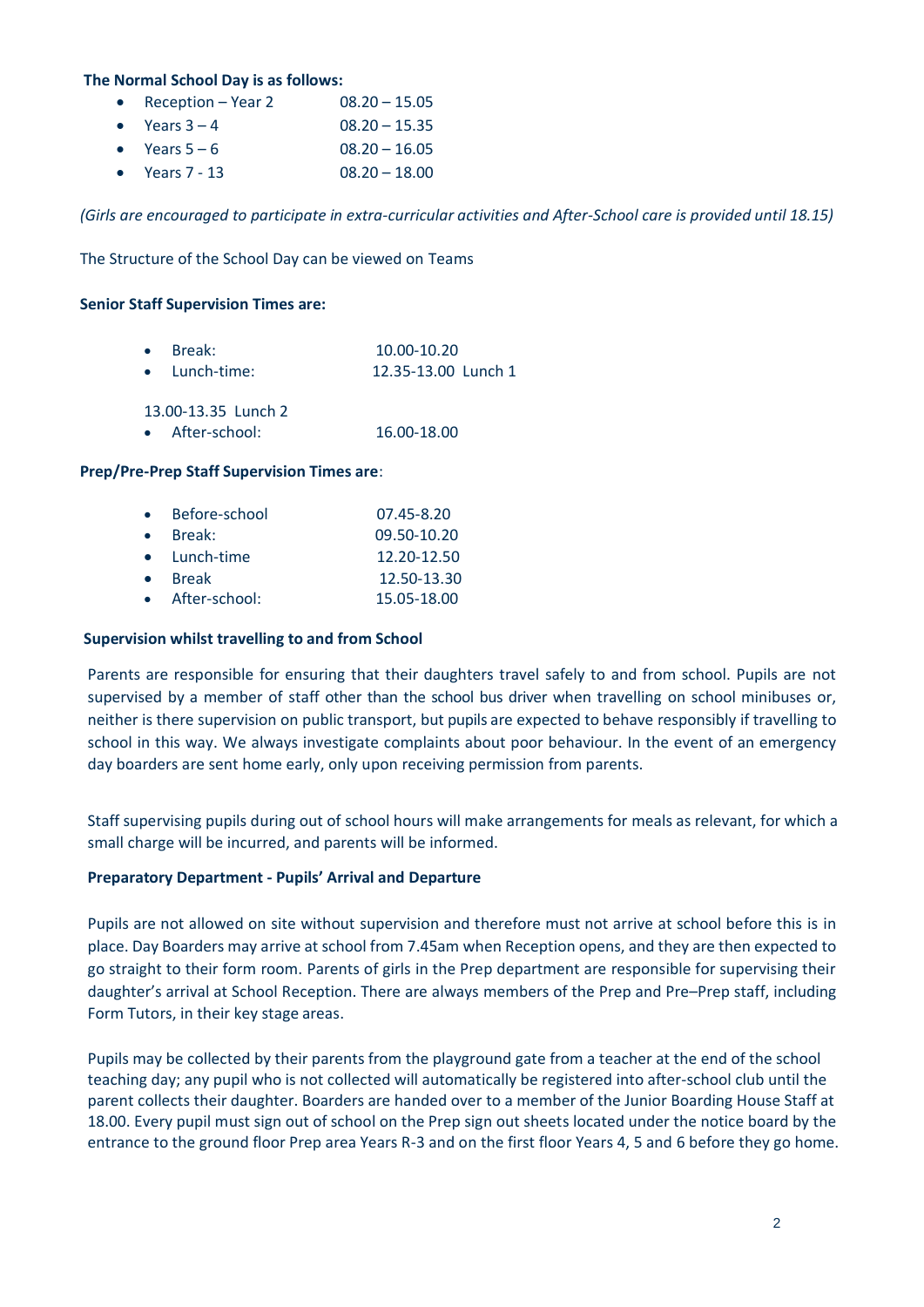## **Senior School - Pupils' Arrival and Departure**

## **Pupils must sign in and out of the main building at all times during the day.**

Pupils are not allowed on site without supervision and therefore must not arrive at school before this is in place. Day Boarders may arrive at school from 7.45am when Reception opens, and they are then expected to go straight to their form room.

Day Boarders are expected to leave school by 18.00. If pupils are staying late for a function or activity this must be arranged with the member of staff responsible. It is the responsibility of the parents to arrange transport for their daughter after the activity, which must include any advanced booking of accommodation with the Boarding Houses. Arrangements are made to ensure pupils are supervised during play and concert rehearsals, or other events that bring small groups into school out of hours. Members of the PE Department supervise pupils on both home and away matches.

At least one member of the teaching staff is always present on duty during the school day. All members of the teaching staff are expected to take their share of morning, break, lunchtime and after-school supervisory duties.

# **Sixth Form - Pupils' Arrival and Departure**

# **Sixth Form pupils must sign in and out of the main building at all times during the day**.

Sixth Form day boarders are not allowed on site without supervision and therefore must not arrive at school before this is in place. They may go to the Sixth Form Centre or their form room from 07.45 and are expected to leave the building at 18.00.

If pupils are staying late for a function or activity this must be arranged with the member of staff responsible. It is the responsibility of the parents to arrange transport for their daughter after the activity, which must include any advanced booking of accommodation with the Boarding Houses. Arrangements are made to ensure pupils are supervised during play and concert rehearsals, or other events that bring small groups into school out of hours. Members of the PE Department supervise pupils on both home and away matches. If girls not involved in the above activities wish to remain late in school, they must inform Poulton/Greenslade House Staff and their parents.

Sixth Form pupils may leave the premises if they do not have lessons, after having signed out. They must be on site for morning and afternoon registration, all lessons and school commitments. Sixth Form pupils will not be directly supervised during their free time at school. They are able to leave school

## **Registration**

Formal registration of pupils takes place in the morning 08.20 - 08.25 for all Years.

after afternoon registration, if they have no further school commitments.

Afternoon registration takes place at 13.10-13.15 in the Preparatory Department and at the start of Period 7 (13.45) in the Senior school and Sixth Form.

On a Friday Exeat afternoon registration takes place at 13.05 – 13.15 for all Year groups.

Additionally, pupils are registered at the beginning of every lesson. Parents are responsible for notifying the school if their child is absent for any reason. The school will always try to contact the parent if a pupil is missing from school without an explanation having been formally received. For further procedures, see the Attendance Policy which is saved on Firefly.

## **Assemblies**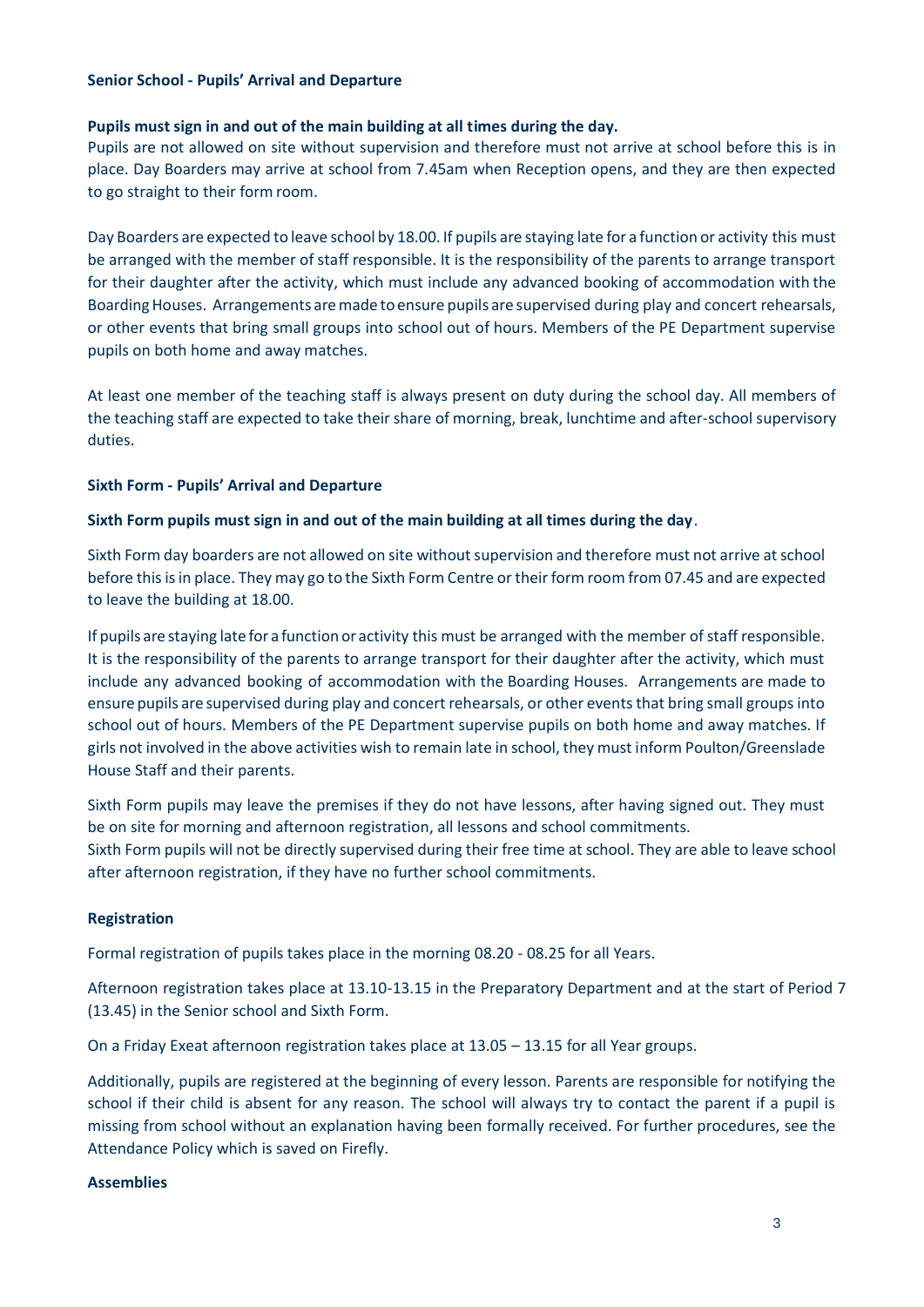Form Tutors and Heads of Year are responsible for the supervision of pupils in Assemblies.

## **Preparatory Department - Break and Lunchtime**

Morning break takes place at 09.50 – 10. 20 in the Pre-Prep classrooms, dining room and then in the school playground, weather permitting. On Exeat Fridays Break is from 09.30 - 09.50.

There are at least two staff members on Break duty at any one time. One staff member must have a Level 3 Relevant Qualification and the other staff member must have a Level 3 equivalent qualification. One staff member must have a Prep telephone available at all times and one staff member mustbe a qualified First Aider and have a suitably stocked First Aid Bag. There is a Risk Assessment in Place for general playground use.

#### **Procedure for break:**

- Staff on Duty will accompany pupils downstairs to the dining room.
- Late pupils from Years 4-6 may be sent down separately.
- No pupil from Year R-3 will be allowed to walk to the dining room or playground unaccompanied.
- Pupils are not allowed on the playground until the duty staff are in place.
- No pupil from Pre-Prep will be sent inside unaccompanied. These pupils may be accompanied by a Skipper, a Buddy or a Captain.
- At least one staff member should position themselves to monitor access to and from the playground at all times.
- The other staff member will actively monitor the playground, walking around and remaining aware at all times.
- At end of break, all pupils will be lined up in Ships, having tidied away toys, and are accompanied indoors.
- In the event of an emergency, additional staff members inside should be called immediately.
- One staff member will then supervise the removal of all uninvolved pupils from the playground, whilst the two staff members will deal with the emergency, calling on other staff and following incident procedure as appropriate.

#### **Lunchtimes:**

Lunch time is from 12.20 – 12.50. Prep Staff will sit with their pupils during lunchtime. From 12.50-13.30 there are three staff members on Break duty. Two staff members must have a Level 3 equivalent, relevant qualification and one staff member must have a Prep telephone on at all times. One staff member must be a qualified First Aider and have a suitably stocked First Aid Bag. There is a Risk Assessment in place for general playground use.

## **Procedure for lunch:**

- Pupils will not be allowed on the playground until at least two staff members on duty are ready to accompany them.
- No pupil from Pre-Prep should be sent inside unaccompanied. These pupils may be accompanied by a Skipper, a Buddy or a Captain.
- At least one staff member should position to monitor access to and from the playground at all times.
- The other two staff members will actively monitor the playground, remaining aware at all times.
- At end of break, all pupils should be lined up in Ships, having tidied away toys, and are accompanied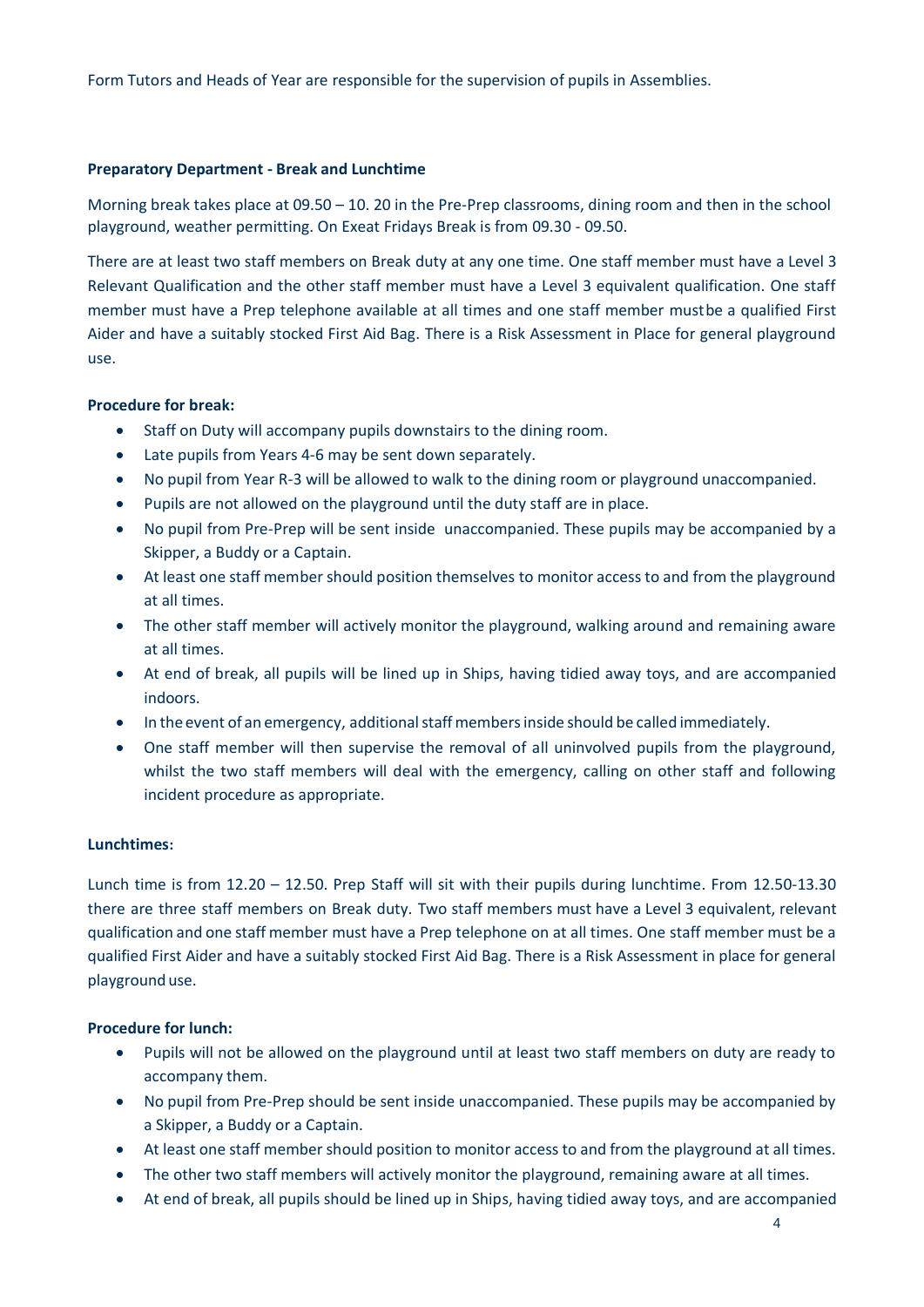indoors.

- In the event of an emergency, additional staff members inside should be called immediately.
- Two staff members will then supervise the removal of all uninvolved pupils from the playground, whilst the other two staff members will deal with the emergency, calling on other staff and following incident procedure as appropriate.

# **Senior School including Sixth Form - Breaks and lunchtime**

Break times are from 10.00-10.20, with the exception of Exeat Fridays when they are from 09.30 - 09.50.

Lunchtimes are divided into two sittings- Lunch 1 12.35 – 13.00 and Lunch 2 13.00 – 13.30, with the exception of Exeat Fridays where Lunch 1 is 12.05 – 12.35 and Lunch 2 is 12.35 – 13.05.

All members of the teaching staff are expected to take their share of break and lunchtime supervisory duties. At break time there are at least two members of staff on duty and at lunch time there are at least three members of staff on duty in the dining room and other areas. At lunch there is staff supervision in the quad when the weather permits. Staff are expected to be proactive in their duties.

# **Preparatory department - Supervision during Curriculum Time**

For all Curriculum lessons from EYFS to Year 6, a teacher (QTS) or a Higher-Level Teaching Assistant (HLTA) is always present. For Years 5 and 6 in core subject lessons, there will often be a HLTA with the larger set. Staffing ratios for EYFS are always met with appropriately qualified Early Years staff.

# **Procedure for Preparatory Curriculum lessons:**

- Form Tutors/Assistant Form Tutors register the pupils in the morning and after lunch.
- Teachers register pupils when they first take over responsibility of the class.
- Teachers are responsible for the safety of the pupils within their lessons at alltimes.
- There is a Risk Assessment in place for general classroom use.
- Risk Assessments for different activities will be completed by the teacher where necessary.
- Pupils in Years R-3 must never be left in a classroom unsupervised, unless there is an existing risk assessment in place to accommodate the need (i.e. use of Prep ICT Suite by individual pupils.)
- Pupils in Years 4-6 may be left unsupervised in an adjoining room to a qualified teacher as long as the teacher has assessed the risk.
- Teachers must be aware that they will be called to account if a pupil is injured whilst unsupervised.

Pupils are able to learn an instrument with a peripatetic music teacher. These take place either in the Prep Department or the main school building. Pupils from Reception to Year 3 are collected by their music teacher. Pupils in Years 4 – 6 are allowed to make their own way to their music lesson as long as it takes place in the main school building. If a pupil does not arrive, the peripatetic teacher is responsible for contacting the Data Administrator who will follow up the missing pupil. If a music lesson finishes after the end of the school day, the peripatetic teacher is responsible for delivering the girl directly to the after-schoolstaff.

In PE, Pre-Prep pupils are supervised by the class teacher when getting changed and then handed to the PE teacher. Pupils in Years 3 – 6 are collected by the PE teacher, who is responsible for escorting the pupils to the sports centre where they change. All PE staff are responsible for escorting pupils back to the class teacher at the end of the lesson.

In the event that a teacher is ill or unavailable to teach their class, another teacher from the Prep Department or a HLTA<sup>1</sup> will cover. If neither is available, cover will next be sought from the Cover rota of Senior School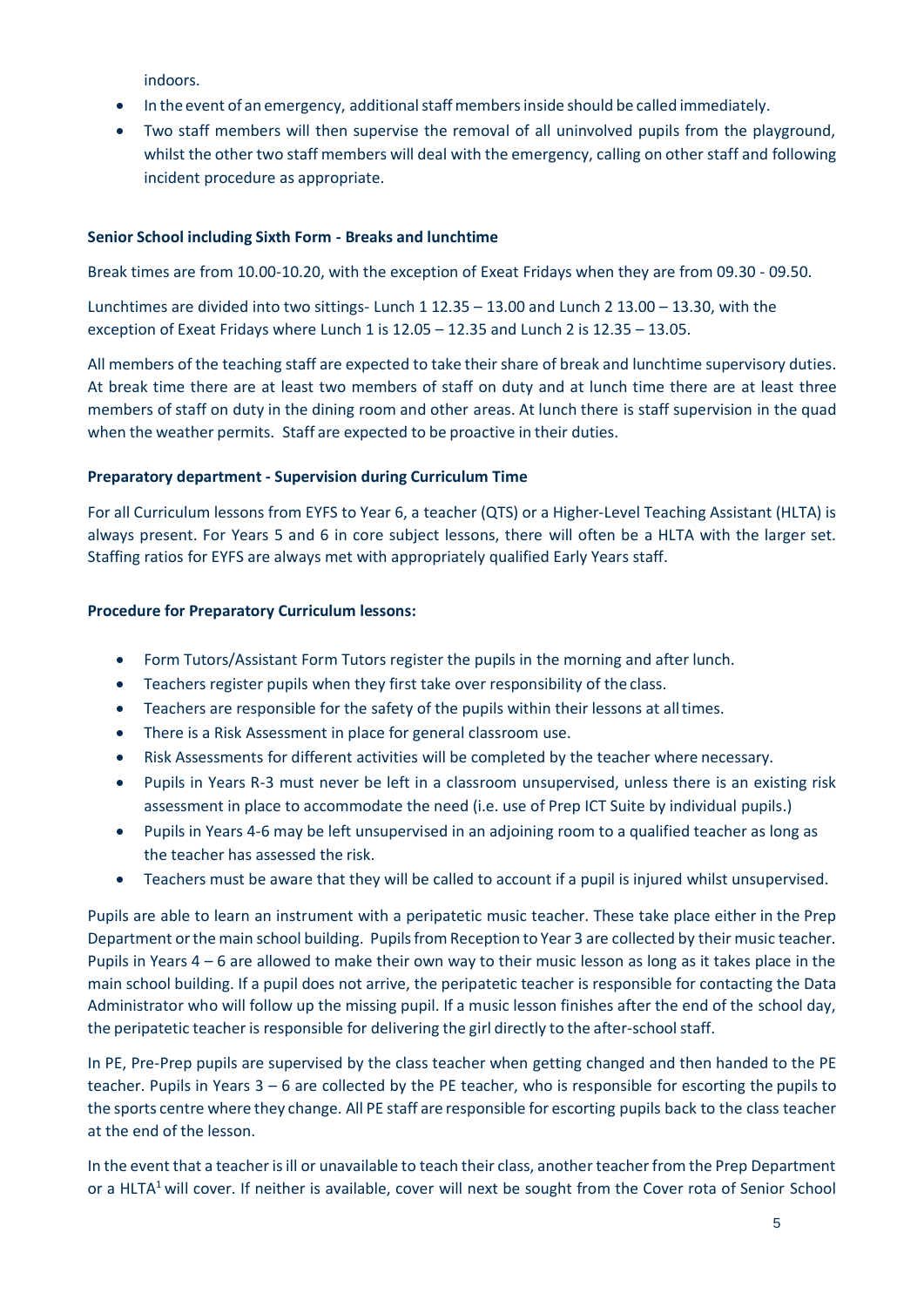staff. In instances where cover is planned in advance, a supply teacher will be brought in to cover that class where deemed necessary.

#### **Senior School - Supervision during Curriculum Time**

A teacher must always be present in lessons. If pupils arrive at a lesson and the teacher fails to arrive after 5 minutes, it is essential that the pupil notifies a member of staff either in the Attendance office or on Reception. In the event that a teacher is unavailable to teach their class, another teacher from the Senior School will cover classes in Years 7 - 11. Sixth Form classes will be set work and are expected to complete it independently and without specific cover supervision.

If a pupil is ill and cannot participate in the lesson, she must notify the class teacher before going to the Health and Wellbeing Centre. The Health and Wellbeing Centre will contact the Attendance Officer to inform the relevant staff.

#### **Lessons off the Main School site**

Year 7 must have completed their Road Safety training before they are allowed to cross the road to Music Department (Avenue) and the Sports Centre. Pupils in Years 7 and 8 must always go along the prescribed route. All pupils are made aware of personal safety and how they must behave, via year group assemblies, tutor briefings and PSHEEC lessons.

#### **Extra-curricular Activities post 16:00 Prep**

#### **Department**

Pupils attending After School Club are registered by the relevant After School Club Leader. After School Club Leaders are responsible for ensuring pupils are collected by or escorted to the staff member of any extracurricular activity a pupil is involved in. All staff running extra-curricular clubs must register pupils.

After School Club staff responsible for EYFS pupils must hold a relevant Level 3 qualification. All ratios for EYFS pupils are met as defined in section 3.4 of the Statutory Framework for the Early Years Foundation Stage, published March 2014. At least half of all After School Club staff will hold a relevant, equivalent Level 3 qualification. All After School Club staff will carry a working Prep telephone at all times, whether inside or out. After School Club staff will be aware of the location of pupils in After School Club at all times. Pupils in Years R-3 will never be left in a classroom unsupervised. Pupils in Years 4-6 may be left unsupervised in an adjoining room to an After-School Club Leader as long as the Leader has assessed the risk. After School Club staff are responsible for the safety of the pupils in their care and will be called to account if a pupil is injured whilst unsupervised. There are risk assessments in place for general classroom, ICT Suite and playground use.

 $1$ The agreed definition of an HLTA is: "To complement the professional work of teachers by taking responsibility for agreed learning activities under an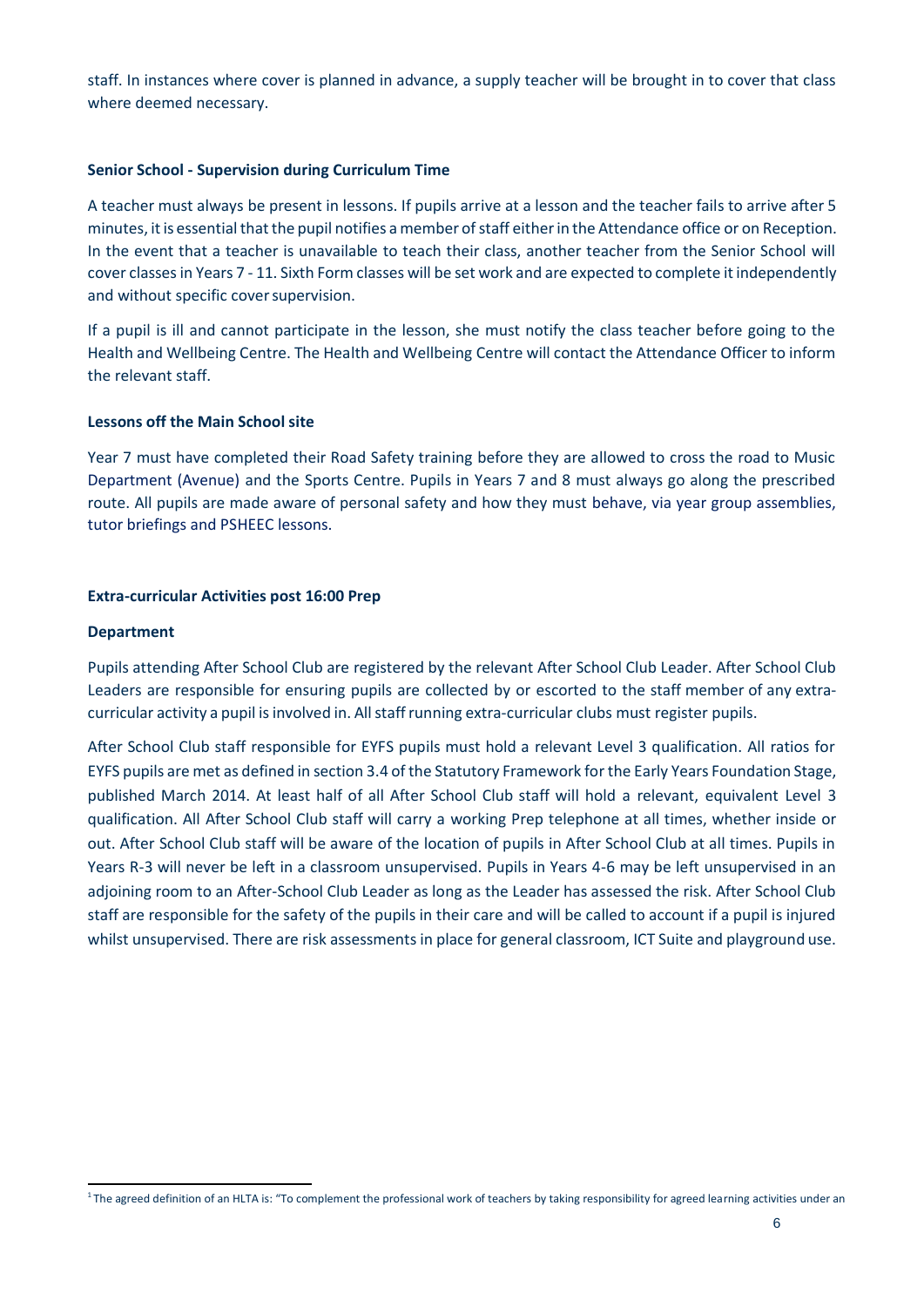agreed system of supervision. This may involve planning, preparing and delivering learning activities for individuals/groups or short term for whole classes …" (Level 4 Supporting and Delivering Learning Model Job Profile (Preamble) - [www.lge.gov.uk/lge/aio/778006\).](http://www.lge.gov.uk/lge/aio/778006))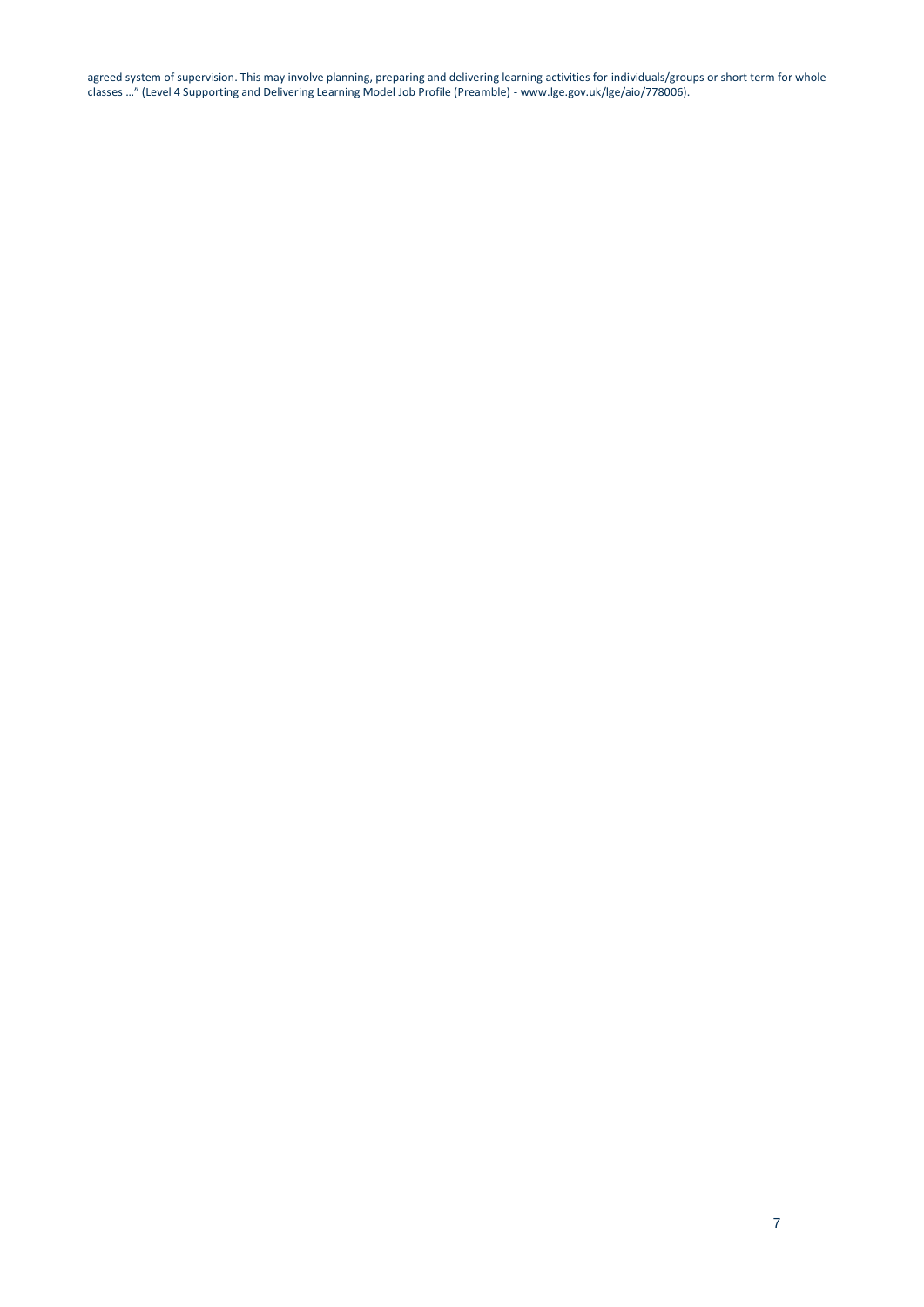# **Procedure for Preparatory department After School Club Supervision**

# **Inside:**

- Every pupil must be signed into the relevant after school club register if they have not been collected by a parent from their teacher.
- After school club staff will be given responsibility for different year groups.
- Every pupil must be signed out of after school club when they leave to attend an extra- curricular activity or to go home. In addition, after school club staff should remind pupils to sign out of school.
- If a pupil returns to after school club after an extra-curricular activity, they must be signed back in to after school club.

# **Outside:**

- No pupil is to be on the playground unsupervised
- After school club staff wishing to take their pupils on the playground must first inform other after school club staff that they will be going outside.
- After school club staff outside should actively monitor all pupils at all times. Before returning inside after school club staff must line all pupils up and register them to ensure all pupils are there.
- No pupil from Pre-Prep should be sent inside unaccompanied. These pupils may be accompanied by a skipper, a buddy or a captain.

## **Senior School**

Pupils in Years 7-11 complete their post 4pm activities sheet each morning during registration, and these are then given to the Attendance Officer. The Attendance Officer updates them during the day and gives them to the duty team at 16.00. Copies also available in the Library. These are used by the duty team staff to check the whereabouts of the pupils. Those pupils who are not attending a club must register in their allocated supervised prep rooms.

All staff running extra-curricular clubs will register pupils. This enables the team leader for prep duty each evening to check the whereabouts of each pupil. House staff must email the duty team leader with a list of girls who have returned to the House.

## **Privileges**

Pupils in Years 10 and 11 may go "up town" after 4pm in accordance with the privileges link below, but must be in groups of a minimum of three and only with parent and staff permission

Please see Appendix 1 for the privileges for each of the Year groups.

## **Bus Duty**

After School Club staff escort Prep department pupils to their buses at 18.00 and ensure they are safely seated on the correct bus.

A member of the Senior School evening duty team is responsible for supervising the pupils' departure on the school minibuses. Pupils are allowed to leave their Activity or Prep at 18.00. Minibuses will **not** leave before 18.05.

The minibus driver is responsible for ensuring that all expected pupils have arrived and that all pupils have their seat belts fastened before the vehicle starts moving.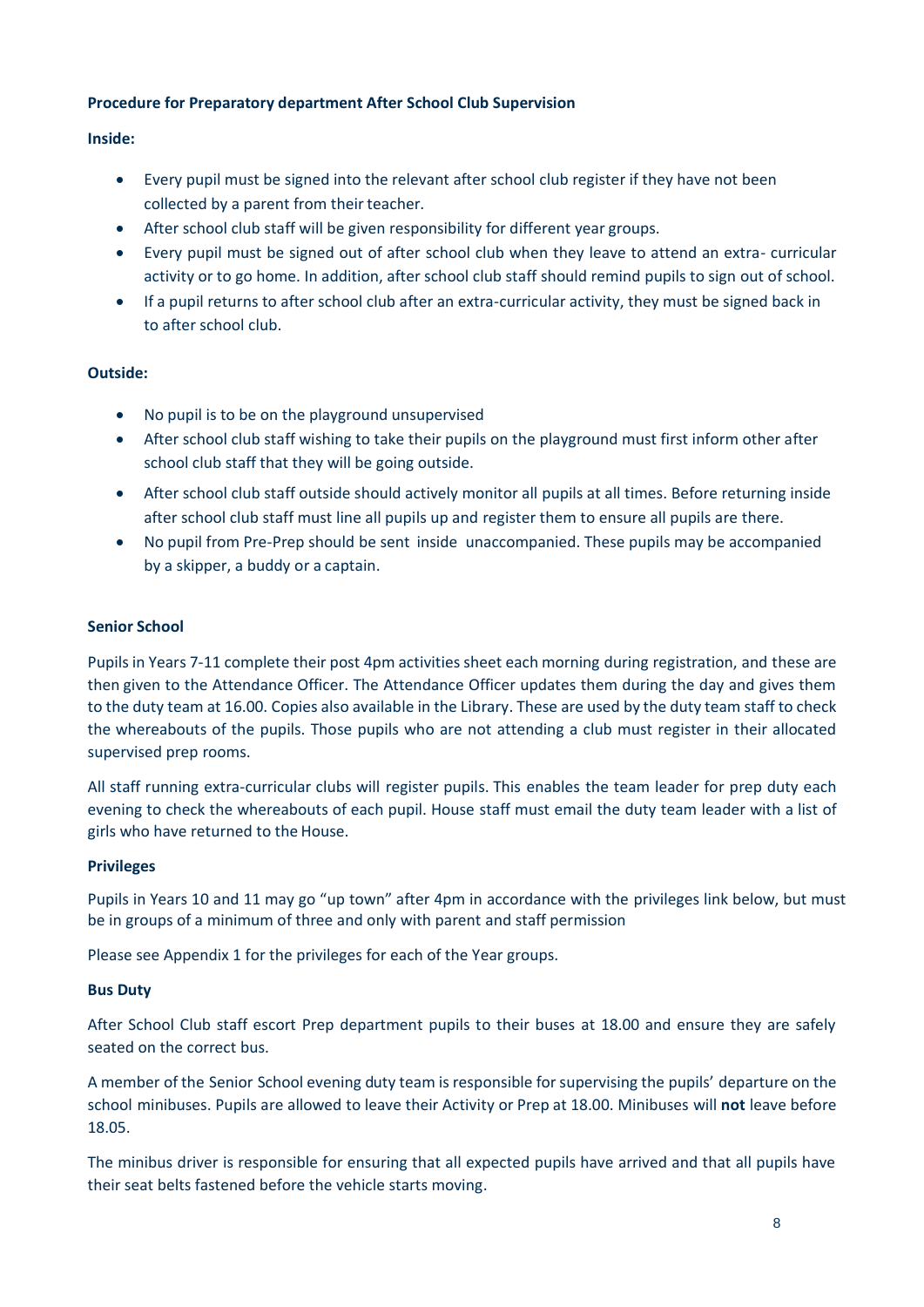## **Medical Support**

When a pupil is unwell, they must notify a member of staff before going to the Health and Wellbeing Centre. Prep pupils are always accompanied by a member of staff to The Health and Wellbeing Centre. Pupils in Years 7 and 8 should be accompanied by another pupil.

There is a qualified nurse on duty throughout the day in the Health and Wellbeing Centre who is available to administer first aid, to deal with any accidents or emergencies, or to help if someone is taken ill. A number of teaching and support staff are trained and qualified as First Aiders able to give emergency first aid.

The names of First Aiders are saved on Smartlog and displayed in departments around the school. The Health and Wellbeing Centre must be notified of any change to the list. In addition, in the Preparatory Department there is always a qualified paediatric First Aider on duty whilst Reception children are in school and on school trips. First aid boxes are in all potentially high-risk areas and Boarding Houses. The School Nurses regularly check and replenish the first aid boxes.

#### **Unsupervised access by pupils**

We ensure that pupils do not have unsupervised access to potentially dangerous areas, such as the Swimming Pool, the Science Laboratories, the Design Technology and Food Science rooms etc. Doors to these areas are kept locked at all times when not in use. All flammables are kept securely locked in appropriate storage facilities. Pupils do not have access to the Kitchens and Workshop areas of the school. Pupils are expected to follow all reasonable instructions given to them by teachers or by qualified leaders in adventurous activities.

#### **Weekends**

Pupils may be required to come into school at the weekends to take part in various activities. The member of staff responsible for the activity must be responsible for the pupils in their care.

A member of the Senior Management Team is always on call for emergencies during term time.

#### **Security, access control and workplace safety**

We have CCTV cameras covering the main entrance used by visitors, the pedestrian and vehicle gates, and the entrances to all other school buildings. We do not have CCTV cameras covering any internal corridors not directly leading to an external access.

We have notified the Information Commissioner that Malvern St James School operates a CCTV system for the prevention and detection of crime and for the protection of pupils, staff and visitors. In accordance with the law, we do not use CCTV for any other purposes, nor provide images to any third party, save to law enforcement bodies. We conduct an annual audit and review of our use of CCTV, and display signs at our entrances, warning of its usage. We do not have main monitors but a web-based system that can be accessed only by the Director of Operations, the Head of Estates and the IT systems Manager. Satellite monitors covering the front door and the pedestrian and vehicle gates only are in Reception, facing the Receptionist.

## **Supervision during Educational Visits**

The arrangements for the supervision of pupils during educational visits and trips out of schoolsare described in our Educational Visits Policy which is accessed via Firefly. Arrangements for the supervision of EYFS children on visits are also described in our Policy for Educational Visits.

## **School Holidays**

There may be occasional circumstances when pupils come into school to undertake some activity under the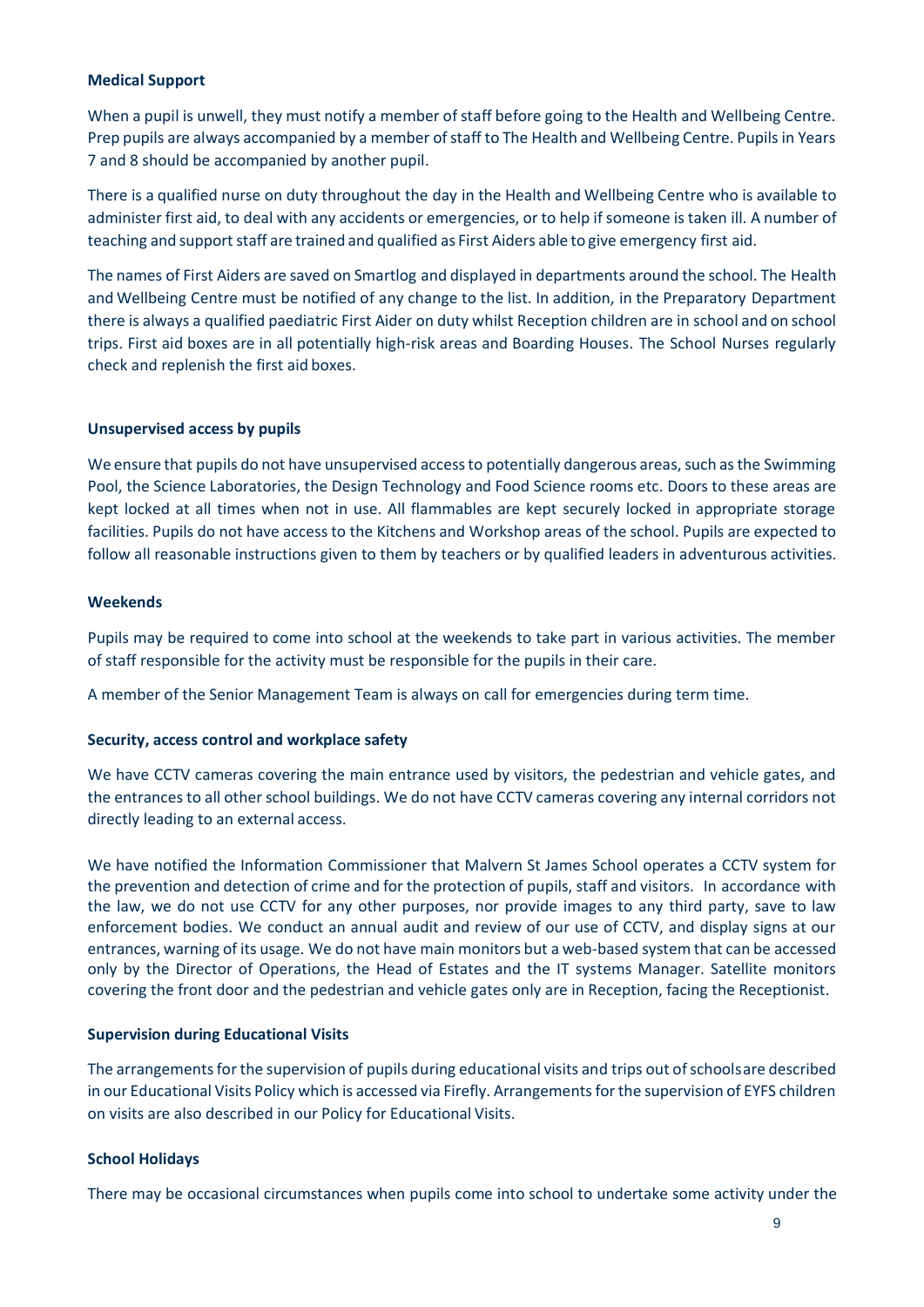close supervision of a member of staff during the school holidays. Pupils must sign in and out at Reception and report to the staff member.

During the holidays there is always a member of Senior Leadership Team (SLT) on-call. For trips that take place in the holidays, one member of SLT is on-call forthe duration of the trip. In addition, the DSL or a Deputy DSL is on-call for safeguarding issues that may occur.

# **Supervision of Boarders**

# **Boarding pupils must sign in and out of their Boarding Houses at all times**.

Boarders are at all times under the responsibility of an identified member of staff who is suitably qualified and experienced. Staff are on duty in boarding houses at all times when boarders are in the House. Boarders are able to call on a member of staff at any time if necessary.

House Staff must know the whereabouts of boarders (or how to find their whereabouts) in their care at all times. Boarders' mobile numbers are recorded by House Staff. The signing in and out registers are monitored regularly by House Staff. There is a procedure that must be implemented if a boarder is missing which is on display in all of the Boarding House offices.

Boarders in Years 3-11 are registered in House before leaving for breakfast.

Boarders in Years 3-11 are registered by Boarding Staff in the dining room during supper and then Years 3- 10 are escorted to their Boarding Houses. Year 11 may return to the boarding House in groups unescorted. In all Houses a night check occurs in every house each evening at bedtime.

Sixth Form boarders must be registered during supper and must return to their Boarding Houses by 21:45 on weeknights and 22:30 (Prefects 22:45) on the weekend. If they intend to miss the supper registration, they must inform House Staff of their plans.

Girls in Years 11 – 13 may work in the Main Library, IT Suite, Drama Centre or Art Studio unaccompanied in the evenings, but should let the boarding staff know their whereabouts and must return to House by the curfew imposed. On these occasions, pupils should be signing in and out of the Main Building as they do during the school day.

During the weekend boarders in Year 9-11 may go "up town" but must be in groups of a minimum of three and only with House Staff permission. Additionally, boarders in Years 10-11 may take the train to Worcester in groups of a minimum of three but must have parental and House Staff permission.

Sixth Form boarders may go out in Malvern during their free time. In the evenings they must go with at least one other person. Additionally, they may go to Worcester or Birmingham during the weekend with parental and House Staff permission.

During the weekend all Houses check on all boarders' whereabouts during the day.

Boarders who are unwell are taken to the Health and Wellbeing Centre and are then under the supervision of the Duty Nurse.

# **Staff Induction**

All new members of the teaching and support staff with relevant responsibilities receive a thorough induction into the school's expectations of the appropriate levels of pupil supervision. Guidance is given on areas within the buildings and grounds that should be regularly checked when on duty outside normal lesson times and is available in the Staff Handbook.

Links to other policies

• Educational Visits Policy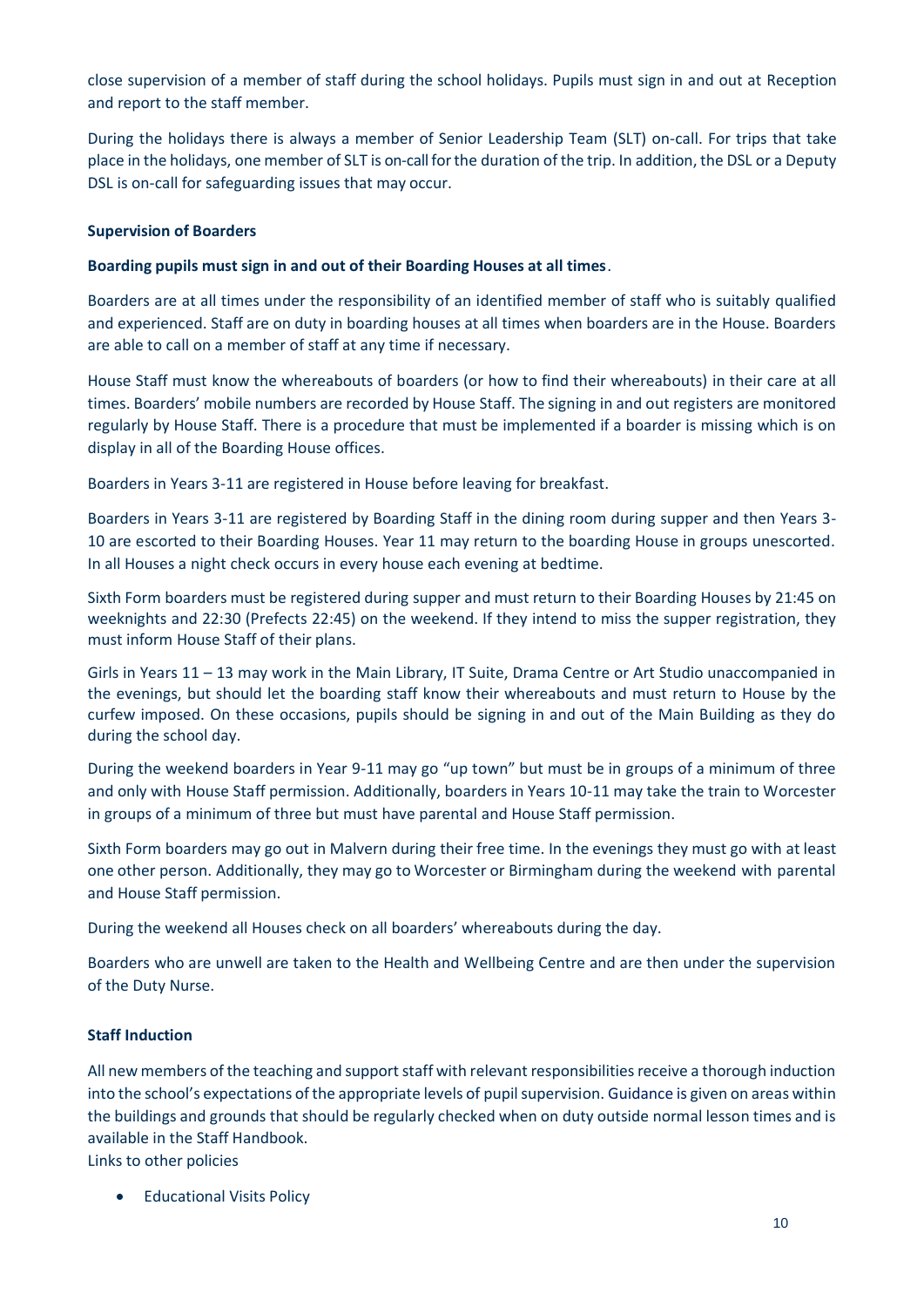- Health and Safety Policy
- Attendance Policy (including Missing Pupils' Procedure)
- Physical Restraints Policy
- Staff Code of Conduct
- Safeguarding
- Preventing Radicalisation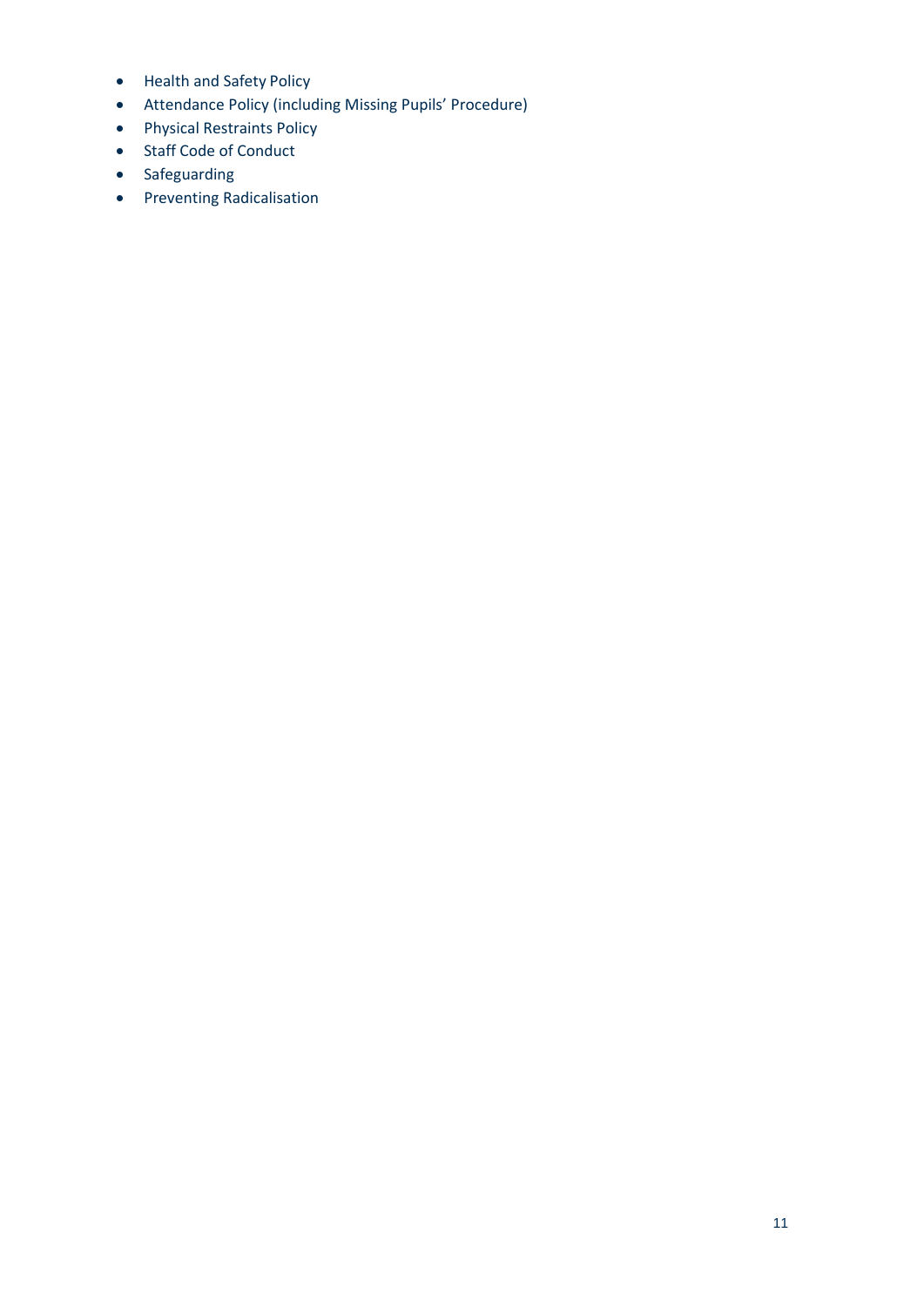

# **Privileges for Year 7 - 13 during the School Day**

**Year 7**

Can cross the road to the Sports Centre in pairs, without an adult, once they have had their Road Safety Training

Can walk up to Avenue in pairs, without an adult, once they have had their Road Safety Training

**Year 8**

Can cross the road to the Sports Centre without as adult, once they have had their Road Safety Training

Can walk up to Avenue without an adult, once they have had their Road Safety Training

**Year 9**

After exams in the summer term, girls can go 'up town' with parental permission, at the discretion of their Head of Year between 4pm and 5.15pm, in groups of three

**Year 10**

Can go back to the Boarding House twice a week at 16:00

Can go 'up town' twice a week with permission from the Head of Year; 16:00 to 17:30, then must return to School or Boarding House

Gym access: all girls 16:00 to 17:15 with a gym pass from the Head of Year

**Year 11**

Can go back to the Boarding House each day at 16:00

Can go 'up town' on weekdays; 16:00 to 17:45 with permission from the Head of Year, then must return to School or Boarding House

Gym access: all girls 16:00 to 17:15 with a gym pass from the Head of Year

**Sixth Form**

Can go back to the Boarding House to work during the day

Can go 'up town' in the day during free time

Can go out for meals during the week

Can have one glass of wine at School events

Internet is not switched off in the evenings

Gym access for all girls when free from School commitments and allowable via Main Entrance

Can leave School after afternoon registration, provided all School commitments have been fulfilled

May attend afternoon registration in their Boarding House